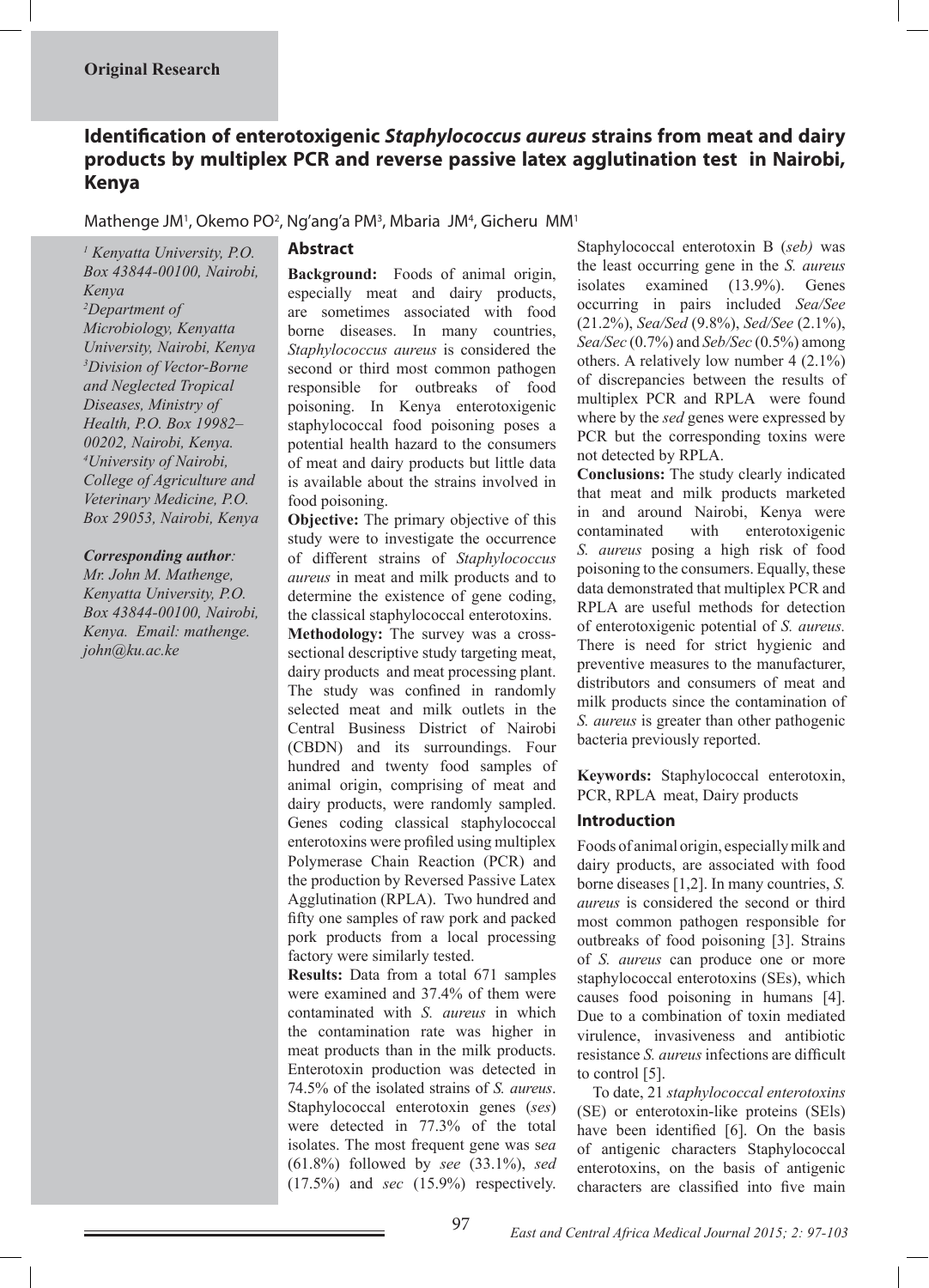serological types characterized by the initials SEA, SEB, SEC , SED and SEE (enterotoxins "classic") [7,6]. However, in recent years, the existences of "new types" of SE (SElG, SElH, SEI, SElJ, SElK, SElL, SElM, SElN, SElO, SElP, SElQ, SER, SES, SET, SElU and SElV) have been reported [6]. The toxic shock staphylococcal toxin, (TSST-1) initially designated as SEF, lacks emetic activity [8]. The common feature of SEs is high stability and resistance towards most proteolytic enzymes, such as pepsin or trypsin, allowing protection of their activity in gastrointestinal tract [9]. The SE also retains their biological activities even after pasteurization [1].

 Enterotoxigenic strains of *S. aureus* are estimated to account for about 25% of all isolated strains [10]. Data from various studies of food matrices gives different and sometimes higher values depending on the SE under consideration [11]. The predominance of Staphylococcal enterotoxin A (SEA) is well documented in different countries [12]. The SEA in low concentration of 0.6 ng/ ml is the enterotoxin most commonly reported in foods, and is also considered as the main cause of SFP, probably due to its extraordinarily high resistance to proteolytic enzymes, followed by SEB, SEC and SED [10]. The fifth classical enterotoxin, SEE, has been infrequently reported in foods and food producing animals, and its involvement in Staphylococcal Food Poisoning (SFP) outbreaks has only been demonstrated in rare occasions [10,12]. Staphylococcal enterotoxins can be detected by immunoassay Enzyme Linked Immunosorbent Assay (ELISA), and latex agglutination but availability of these methods are limited to commercial tests for classical SEs [13]. The DNA-based approach (PCR assays) is thought to be an essential tool for investigating SE genes. Studies conducted elsewhere established the strains harbouring classical genes to be predominant [14]. Although several studies on staphylococcal enterotoxin genes (ses) of both classical and the new have been reported in other parts of the world currently, there is limited information regarding this in Kenya. The aims of this study was to investigate the occurrence of enterotoxigenic *S. aureus* isolates from meat and dairy products in Nairobi, Kenya, and to detect the genes encoding the classical SEs by multiplex PCR.

### **Materials and Methods**

*Meat and milk products samples collection:* A total of 671 samples of meat and dairy products were used in this study. Out of these, 420 samples comprising of meat products (n=280) were purchased randomly from various butcheries and supermarkets (80 beef chunks, 40 pork, 60 fish, 40 sausages, 60 poultry carcasses). Likewise, dairy products (n=140), which includes 40 raw milk, from supermarket dispensers, 60 packets of yoghurt and 40 samples of pasteurized milk were purchased from, retail shops and supermarkets in Nairobi City and its surroundings were sampled between the June 2012 and May 2013. A total of 251 samples (79 finished pork products of 19 cooked salami, 20 fresh sausages,

20 uncooked hams, and 20 hot dogs, 172 raw pork) were randomly collected from a meat processing plant during processing stage were included in the study for comparison. All the samples were placed in sterile plastic bags and transported to the laboratory in cool boxes at 4o C. Analysis was done immediately the samples arrived in the laboratory or within 4 hours of arrival.

*Isolation and detection of Staphylococcus aureus:* For each sample, 10 grams of the product was weighed and transferred into a sterile plastic bag and 90ml of 0.1% sterile peptone water was added. Each sample was homogenized for 2min in a stomacher blender (Elekta Ltd., Japan 400). Homogenates of 0.1mls of the sample were spread plated on Baird-Parker agar with egg York Tellurites Emulsion (Himedia M 043). For the dairy products (fresh milk collected from super market dispensers, yoghurt and packets of pasteurized milk), samples of approximately 10 ml were collected using sterile sample collection bottles and 0.1ml aseptically spread on Baird-Parker agar. After incubation at 37°C, suspected *S. aureus* colonies with convex, black, shiny appearance with narrow white margin surrounded by clear zone were regarded as *S. aureus*. Five typical colonies with similar morphologies were isolated and cultured separately in blood Agar plates. These colonies were confirmed as *S aureus* by conducting Gram staining, coagulase test, catalase test, DNase and anaerobic utilization of glucose and mannitol [15]. All the isolated bacteria were kept frozen at -70°C until the time of use.

*DNA extraction from bacteria***:** Total DNA was extracted from 5 ml of *S. aureus* culture grown at 35± 2ºC for 24 hours in Brain Heart Infusion (Oxoid) broth. DNA purification DNeasy blood and tissue kit (QIAGEN Group, Beckman Instrument, and Icl, USA) and lisozyme 10mg. mL-1 (Sigma Aldrich) were used for DNA isolation as per manufacturer's instructions. Enterotoxigenic *S. aureus* strains ATCC 13565 (*sea*), ATCC 14458 (*seb*), ATCC 19095 (*sec*), ATCC 23235 (*sed*) and ATCC 27664 (*see*) were used as positive controls and *Staphylococcus xylosus* ATCC 29971 as negative control.

*Multiplex PCR conditions:* Primer mixes were prepared according to the master mixes of components [16] with slight modifications to the given instructions. The volume of this mix was adjusted to 50μl with sterile water. Evaporation of the reaction mixture was prevented by addition of 100μl of sterile mineral oil.

*Amplification conditions:* Amplification was carried out in a PCR 96 well Thermocycler (GeneAmp 9700 ABI) with the following thermal cycling profile: Initial denaturation at 94°C for 5 min was followed by 35 cycles of amplification (denaturation at 94°C for 2 min, annealing at 57°C for 2 min, and extension at 72°C for 1 min), ending with a final extension at 72°C for 7 mins. The amplified PCR products were separated by electrophoresis (Major Science Mini Electrophoresis System CO., Ltd Taiwan) at 80 V for 70 min in 2% agarose gel (Loba Chemie V201504, India) and stained with ethidium bromide. Gels were visualized in a UV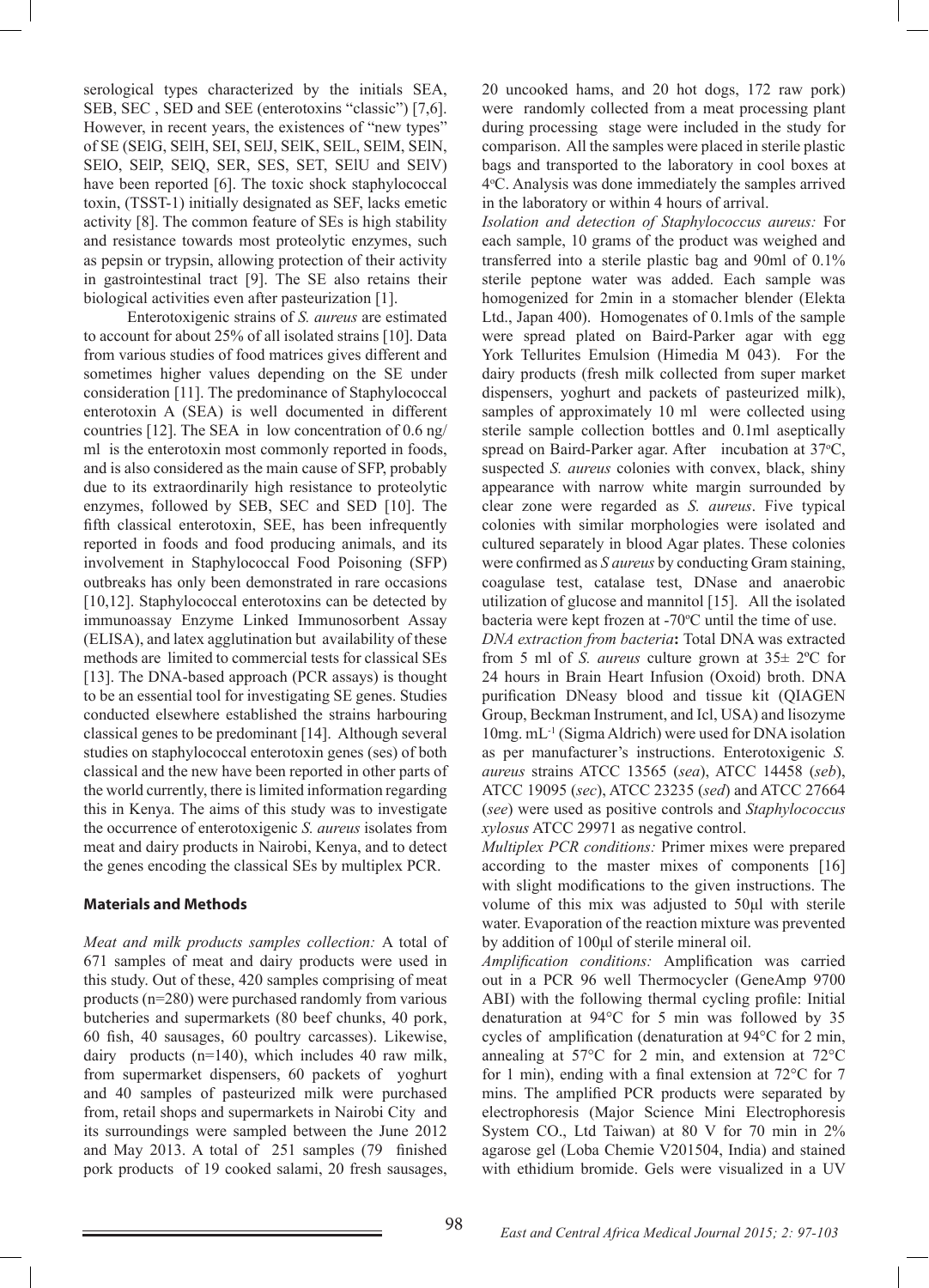transilluminator (Utra-Lum Electronic Paramount Ca USA) and images digitalized with a digital camera

(Sony DCHX 400). Primer pairs used in this study and corresponding multiplex PCR are as described in Table 1.

| Gene | Primer             | Oligonucleotide sequence (5-3)                    | Location within gene       | Size of amplified product (bp) |
|------|--------------------|---------------------------------------------------|----------------------------|--------------------------------|
| Sea  | sea-sea-2          | ggttatcaatgtgcgggtgg<br>eggeactititietettegg      | $349 - 368$<br>$431 - 450$ | 102                            |
| Seb  | seb-1<br>seb-2     | gtatggtggtgtaactgagc<br>ccaaatagtgacgagttagg      | 666-685<br>810-829         | 164                            |
| Sec  | $sec-1$<br>$sec-2$ | agatgaagtagttgatgtgtatgg<br>cacacttttagaatcaaccg  | 432-455<br>863-882         | 451                            |
| Sed  | sed-1<br>sed-2     | ccaataataggagaaaataaaag<br>attggtatttttttttcgttc  | 492-514<br>750-769         | 451                            |
| See  | see-1<br>see-2     | aggttttttcacaggtcatcc<br>ctttttttttttcttcggtcaatc | 237-257<br>425-445         | 290                            |
| femA | fema-1<br>fema-2   | aaaaaagcacataacaagcg<br>gataaagaagaaaccagcag      | 1444-1463<br>1556-1575     | 132                            |

|  | Table 1: Nucleotide sequences, gene locations, and anticipated sizes of PCR products |  |  |  |  |
|--|--------------------------------------------------------------------------------------|--|--|--|--|
|--|--------------------------------------------------------------------------------------|--|--|--|--|

*Enterotoxin production detection by RPLA***:** Bacteria were centrifuged and supernatant assayed using Staphylococcal enterotoxin Reversed Passive Latex Agglutination (SET-RPLA) kit (Oxoid, England) according to manufacturer's instructions. The analysis was designed to detect four staphylococcal enterotoxins (SE's), one each for enterotoxins A (SEA), B (SEB), C (SEC) and D (SED). Micro titer plates were sealed with a plate sealer and shaken to mix the contents of the wells. Plates were incubated immediately at room temperature on a vibration-free surface and the agglutination reactions read after 22–24 hours according to the manufacturer's instructions. Reference strains of *S. aureus* were used for verification of SEs production using RPLA.

*Data analysis***:** Statistical package for social sciences (SPSS program version 11) was used to analyze the data. Analysis of variance of different variables were

| <b>Table 2:</b> Distribution of <i>S. aureus</i> contamination |  |
|----------------------------------------------------------------|--|
|----------------------------------------------------------------|--|

tested *Chi-square*  $(X^2)$  tests. The threshold for statistical significance was set at  $p<0.05$ .

### **Results**

*Isolation of S. aureus:* Of the 671 samples examined, 37.4% were contaminated with *S. aureus*. Overall, 36.2% and 39.4% of the samples collected from, the food outlets and processing factory were contaminated with *S. aureus,*  respectively. The proportions of contamination of animal products from the two sources were not significantly different (p=0.400). Analysis of *S. aureus* contamination by type of product revealed that significantly more contamination was observed in meat and meat products  $(40.7%)$  than in the dairy products  $(25.0%)$  with  $p=0.001$ (Table 2).

| Characteristic         | Total number of |               | S. aureus      |       |
|------------------------|-----------------|---------------|----------------|-------|
|                        | samples         | $-ve (n=420)$ | + $ve (n=251)$ |       |
| Source                 |                 |               |                |       |
| Seller                 | 420             | $268(63.8\%)$ | $152(36.2\%)$  |       |
| Processor              | 251             | $152(60.6\%)$ | $99(39.4\%)$   | 0.400 |
| Type of animal product |                 |               |                |       |
| Meat products          | 531             | $315(59.3\%)$ | 216(40.7%)     |       |
| Dairy products         | 140             | $95(67.9\%)$  | $35(25.0\%)$   | 0.001 |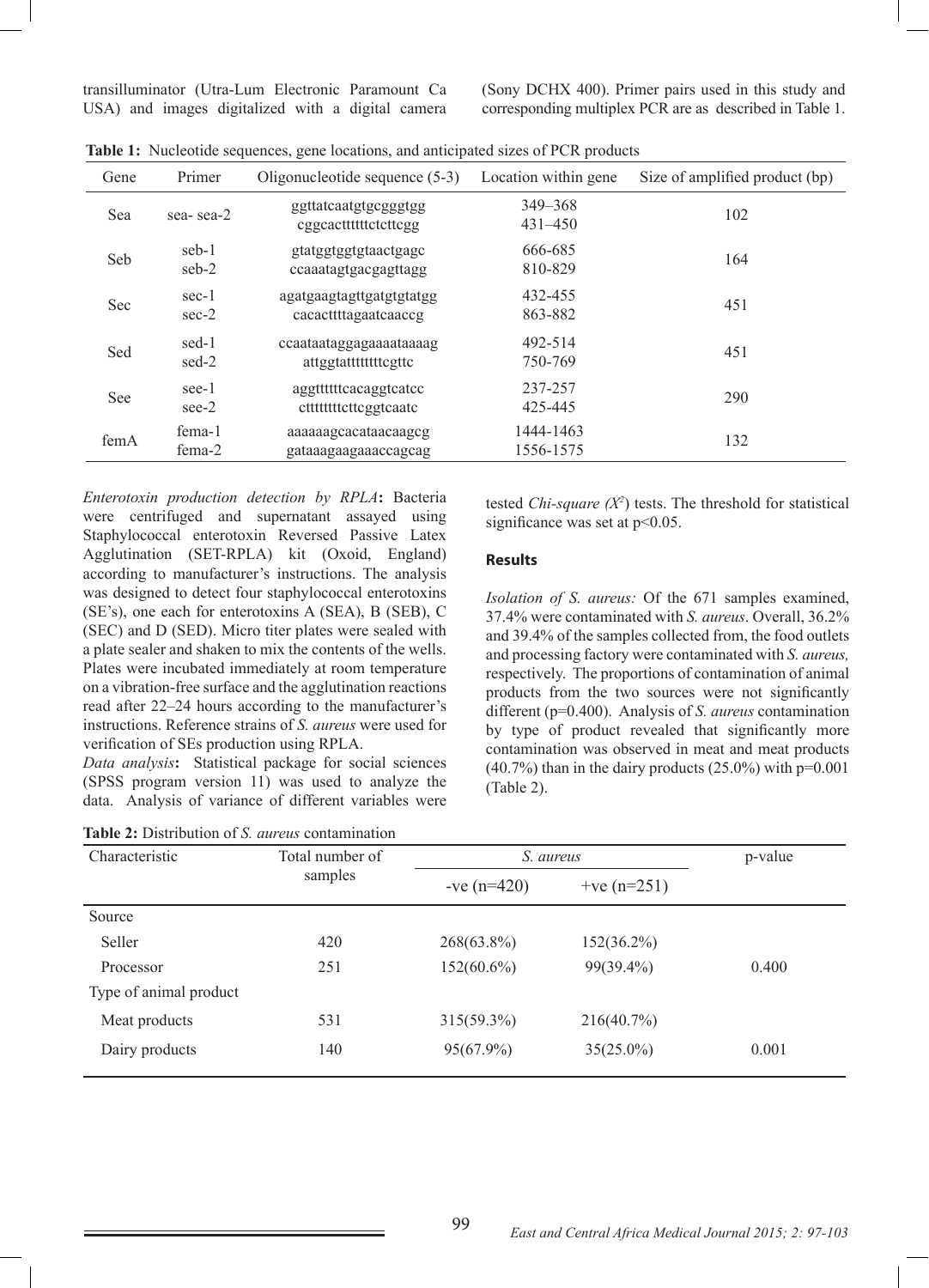*Detection of enterotoxigenic genes:* Using multiplex PCR, the reaction with each individual primer pair resulted in the amplification of single products when DNA from each reference strain used as a template (Figure 1). Reference strains known for the production of *se* were used for the verification of this multiplex PCR (ATCC 25923-FEMA, ATCC 3565-SEA, ATCC 14458- SEB, ATCC 19095-SEC, ATCC 23235-SED, ATCC 27664-SEE). The sizes of the products obtained from control strains in multiplex PCR designs corresponded to the predicted sizes. Reproducibility was observed in all tested strains. Although there were variations with band intensity, their presence and sizes were the same. For providing an assurance against false negative results, *Staphylococcus aureus* ATCC 25923 known to have *femA* gene was included as an internal positive control. In order to determine the specificity of the primers, and detection of the genes with multiplex PCR f*emA*, and a mixer of each of *sea*, *seb*, *sec*, *sed* and *see* were amplified together.



**Figure: 1** Agarose gel electrophoresis patterns of multiplex PCR amplification products for Staphylococcal enterotoxin *genes* in standards reference strains. Lanes N, DNA molecular size marker (100-bp ladder; Thermo Scientific Fermentas<sup>™</sup> lanes 1 to 6, PCR amplicons. Lanes: 1, *sea* plus *fem A*; 2, *seb* plus *femA*; 3, *sec* plus *femA*; 4, *see* plus *femA*; 5, *sed* plus *femA*; 6, *sea*, *seb*, *sec*, *sed*, *see*, and *femA* simultaneously; N, negative control.

Table 3 shows the distribution of genes coding for classical enterotoxins in *S. aureus* using the primers for enterotoxin A to E. Out of the 251 *S. aureus* isolates that were analysed, 76.9% were found to have one or more genes encoding for enterotoxins. The most frequent gene was s*ea* (61.8%) followed by *see* (33.1%), *sed* (17.5%) and *sec* (15.9%) respectively. Staphylococcal enterotoxin B (*seb)* was the least occurring gene in the *S. aureus* isolates examined (13.9%).

#### **Table 3:** Gene coding for *S. aureus* enterotoxins

| <b>THOICE.</b> Some country for <i>D. Will clip chief of change</i> |           |        |  |  |
|---------------------------------------------------------------------|-----------|--------|--|--|
| Characteristic                                                      | Frequency | $(\%)$ |  |  |
| Genes coding for toxins $(n=251)$                                   |           |        |  |  |
| Absent                                                              | 58        | 23.1   |  |  |
| Presence of one or more genes                                       | 193       | 76.9   |  |  |
| No. of genes coding for toxins $(n=193)$                            |           |        |  |  |
| 1                                                                   | 65        | 33.7   |  |  |
| 2                                                                   | 96        | 49.7   |  |  |
| 3                                                                   | 31        | 16.1   |  |  |
| 4                                                                   |           | 0.01   |  |  |
| Specifications of the genes for enterotoxins                        |           |        |  |  |
| $(n=357)$                                                           |           |        |  |  |
| Sea                                                                 | 155       | 61.8   |  |  |
| Seb                                                                 | 35        | 13.9   |  |  |
| Sec                                                                 | 40        | 15.9   |  |  |
| Sed                                                                 | 44        | 17.5   |  |  |
| See                                                                 | 83        | 33.1   |  |  |

The specifications of the combinations of genes encoding for various exotoxins are listed in Table 4. Some isolates had only one gene encoding for enterotoxins, which included *Sea* (27.5%), *Seb* (2.6%), *Sed* (0.5%) and *See* (3.1%). Genes occurring in pairs included *Sea/ See* (21.2%), *Sea/Sed* (9.8%), *Sed/See* (2.1%), *Sea/Sec* (0.7%) and *Seb/Sec* while only (0.5%) *Sea/Sec/Sed/See* coded for enterotoxin.

**Table 4:** Specifications of the combinations of genes encoding for enterotoxin

| Genes               | Frequency<br>$(n=193)$ | $(\%)$ |
|---------------------|------------------------|--------|
| Sea                 | 53                     | 27.5   |
| Seb                 | 5                      | 2.6    |
| Sed                 | $\mathbf{1}$           | 0.5    |
| See                 | 6                      | 3.1    |
| Sea/Seb             | 8                      | 4.1    |
| Sea/Sec             | 9                      | 4.7    |
| Sea/Sed             | 19                     | 9.8    |
| Sea/See             | 41                     | 21.2   |
| Seb/Sec             | 1                      | 0.5    |
| Seb/Sed             | 11                     | 5.7    |
| Seb/See             | 1                      | 0.5    |
| Sec/See             | 2                      | 1.0    |
| Sed/See             | $\overline{4}$         | 2.1    |
| Sea/Seb/Sec         | $\overline{2}$         | 1.0    |
| Sea/Seb/See         | $\overline{4}$         | 2.1    |
| Sea/Sec/Sed         | $\mathbf{1}$           | 0.5    |
| Sea/Sec/See         | 16                     | 8.3    |
| Sea/Sed/See         | 1                      | 0.5    |
| Seb/Sec/Sed         | 1                      | 0.5    |
| Seb/Sec/See         | 2                      | 1.0    |
| Sec/Sed/See         | $\overline{4}$         | 2.1    |
| Sea/Sec/Sed/<br>See | 1                      | 0.5    |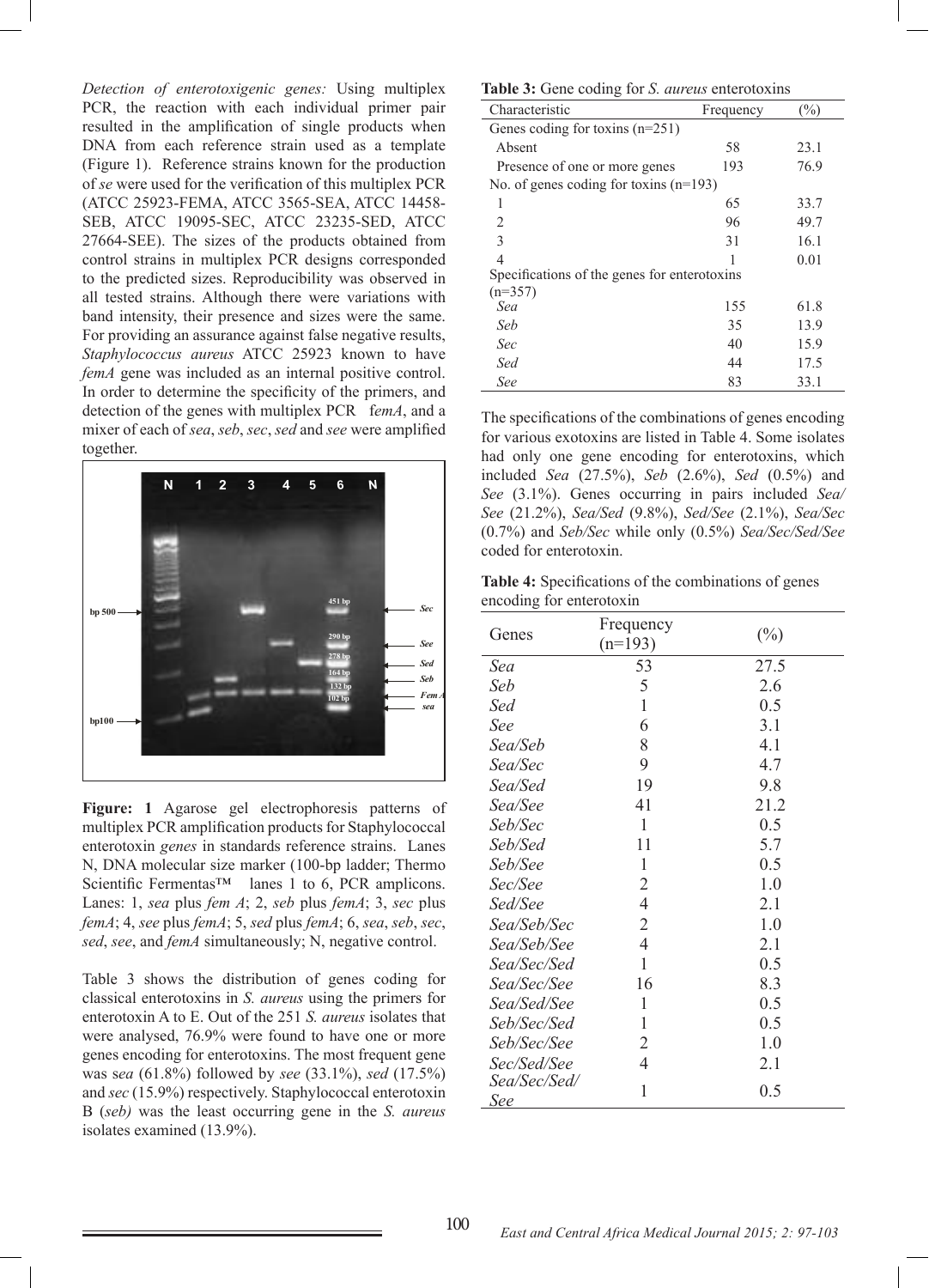*Determination of SE using RPLA:* Of the 251 isolates 187(74.5%) tested positive for the production of one or more SEs (RPLA (SEA to SED) as determined by the results of SET-RPLA (KITOXOID; Thermal scientific, UK) Staphylococcal enterotoxins most frequently detected from the 187 enterotoxigenic strains was SEA 90 (48.1%), followed by a combination of SEA and SEC 22 (11.8%). Sixteen strains (8.6%) were found to synthesize a combination of SEA and SEB while fifteen strains (8.0%) synthesized SEA and SED.

 Additionally, nine strains (4.8%) synthesized SEB and SED. When comparing the results of multiplex PCR for isolated strains harboring genes of classical SEs (sea-see) and SET-RPLA (SEA-SED) for enterotoxin expression, the results showed 100% correlation particularly enterotoxin SEA, SEB, and SEC. The results indicated a minimal discrepancy 4 (2.1%) were PCR detected encoding genes for *sed* but enterotoxin production was not shown by the RPLA by the same strains.

#### **Discussion**

In this study, the overall occurrence of *S. aureus* in the analysed samples was 36.2% for food outlets and 39.4% in the processing factory. The proportions of contamination of the samples of animal products from the two sources were not significantly different (p=0.400). Significantly higher level of contamination was observed in meat and meat products (40.7%) as compared to dairy products  $(25.0\%)$  (p=0.001). Such high contamination levels were similarly reported in other studies conducted in Turkey and USA [17-19], in milk in Zimbabwe (82%) and in Malaysia (60%) [20,21]. The findings of the current study differs from the results obtained in Egypt [22] in which the contamination rate of the raw milk was higher than that of the raw meat (58% vs. 18%). Lower rates than those of the current study were reported in Norway [2]. The considerable differences between their results and this study may be due to differences in geographic as well as study setting. The high contamination rate of *S. aureus* in meat and dairy products indicates contamination which could be introduced by food handlers who may be habouring the bacteria because 50% of the human population carry *S. aureus* as commensals. Other contamination sources are soil, water, dust and air during processing which may vary in different environmental condition. The midline, neck and hind portion of the carcass during slaughter were reported to be areas heavily contaminated with microorganisms [23, 24].

In the current study *Staphylococcus aureus* isolates were screened by multiplex PCR in order to detect the classical enterotoxin genes (*sea, seb, sec*, *sed* and *see*). The results demonstrated that 76.9% coded for one or more SE genes with 22 genotypes. A frequency close to this study was observed in Switzerland [25] where 172 samples of goat and sheep milk, 65.2% of 296 strains were positive for the of genes that encode enterotoxins. Similar findings were reported in Japan, 67.8% genes coding for one or more enterotoxins, were recorded [26] but such were lower than those observed in the current

study. A previous study in Italy, found a higher frequency value of 67% of the *S. aureus* strains isolated from milk and dairy products positive for the toxin genes [27].

 Results in our study indicated that of the 270 *S. aureus* isolates, gene coding for *sea* (61.8%) were the most frequent, followed by *see* (33.1%), *sed* (17.5%), and *sec* (15.9%) respectively. The least occurring gene in the *S. aureus* isolates examined was *seb (*13.9%). Similar results were reported in studies conducted elsewhere [5,12,25]. It was clear that 33.5% and 16.5% strains of *S. aureus* had one and three genes coding for enterotoxins, respectively. One strain (0.5%) encoding a combination of four enterotoxins (*Sea/ Sec/ Sed /See*) was realized. Recent studies have reported that most isolates harboured more than one toxin gene and 15 different toxinotypes were recorded with "sec" being the most frequent gene alone (28.6%), "sea, sed, ser, selj" (20%), "seg, sei" and "seh"  $(8.6\%)$ , which reverse of our study [28].

 As observed in other studies, the enterotoxin type (SE) of 16 enterotoxigenic *staphylococci* isolates were found to produce SEA (9), SEA+SEB (3), SEA+SED (2), SEC+SED (1), and SEA+SEB+SEC (1) [29]. Of the 27 *S. aureus* isolated from 420 chicken nugget samples from the results showed that the most commonly detected genes were *sea* (25%), *sea* + *seg* (8.33%), *sec* (12.50%), *sea* + *sed* (12.50%), and *sea* + *sec* + *sej* (12.5%) but no *see* gene was detected [30]. The main cause of differences in the frequency of genes encoding strains in this study as well as other studies might be the origin of bacteria isolation, which could vary in animals, humans, foods or environment. This study overlooked new SEs that are being discovered which could have increased the percentages of potentially enterotoxigenic *S. aureus*. The role of the newly described SEs in staphylococcal food poisoning is still not clear in most parts of the world probably because of the limitation of the diagnostic kits for their detection. Further studies are needed to confirm the occurrence of these SEs and to assess the role they play in SFP.

 The results obtained by multiplex PCR for harboring genes of classical SEs (*sea*-*see*) and SET-RPLA (SEA-SED) for toxin type were compared in this study. The frequency of detecting SEA, SEB, and SEC enterotoxin was consistent with their corresponding genes. The results showed a minimal discrepancy 4 (2.1%) for PCR detected *sed* genes but the RPLA did not detect the enterotoxin by these strains. *Staphylococcal enterotoxins* are similar in structural and biological properties but differ in amounts produced where SEB and SEC are expressed in greater quantities than SEA and SED [31]. Other studies conducted elsewhere indicated a small number of discrepancies (<5%) between the results using PCR and the RPLA assays [2, 32]. Markedly higher discrepancies of between 15 to 32% have been reported elsewhere [27, 33] between the results of multiplex PCR and RPLA assays, particularly on account of SEA. This discrepancy could be explained by the production of enterotoxin in a quantity that was below the limit of detection of the RPLA test or its non-expression.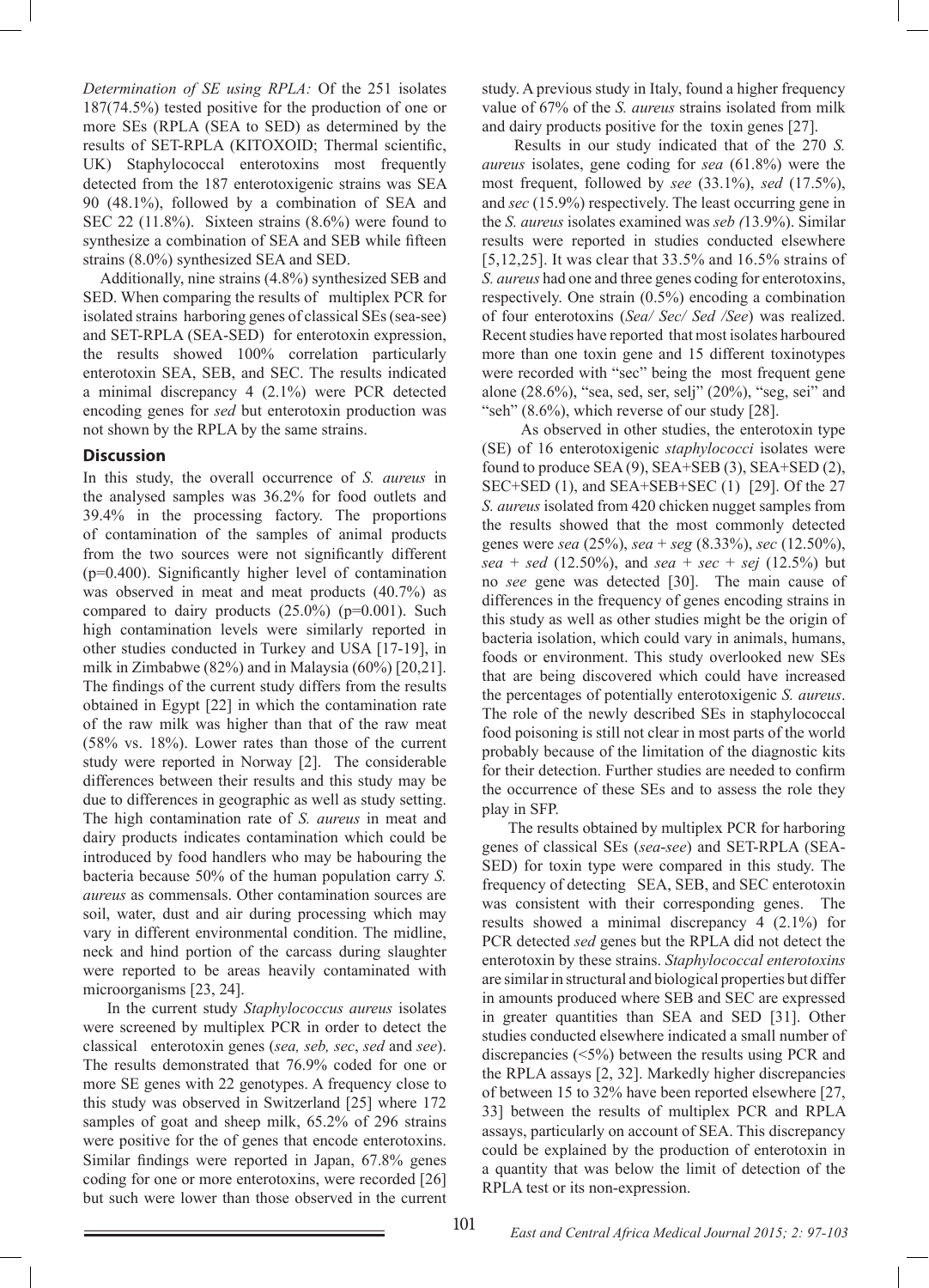# **Conclusions**

This study clearly indicated that meat and milk products marketed in and around Nairobi, Kenya were contaminated with *S. aureus,* posing a high risk of food poisoning. *S. aureus* could be present in these products as a result of the animal suffering from disease condition and sheding the organism or due to unhygienic conditions during production, processing, storage on handling of these products. More than half of all detected isolates displayed the presence of *Staphylococcal enterotoxin genes* (ses) with *sea* being the most frequent gene. The results demonstrated a consistency of detecting enterotoxin production and their corresponding genes with a relatively low number of discrepancies between the results of multiplex PCR and RPLA. It is important to note that the PCR is only able to demonstrate the existence of enteroxoxin genes from the isolates but does not prove that the production of SEs proteins occurs.

### **Recommendations**

More detailed investigations on the prevalence of newly discovered *staphylococcal enterotoxin gene* are needed in this country since contamination of meat and dairy products with new enterotoxigenic strains of this bacterium are increasingly being reported in many other parts of the world. The study suggests the need for strict hygienic and preventive measures to the manufacturer, distributors and consumers of meat and milk products since the contamination is greater than other bacteria pathogens previously reported.

# **Acknowledgements**

This study was supported by a grant provided from Government of Kenya, Ministry of Education, Science and Technology through National Commission for Sciences, Technology and Innovation grant (NACOSTI). NCST/5/003/3rd CALL PhD/170.

# **Conflict of interest statement**

No conflict of interest exists between the authors or institutions with other third parties.

### **References**

- 1. Asao T, Kumeda Y, Kawai T, Shibata T, Oda H, *et al*. An extensive outbreak of staphylococcal food poisoning due to low-fat milk in Japan: estimation of enterotoxin A in the incriminated milk and powdered skim milk. *Epidemi Infec*. 2003; **130:** 33–40.
- 2. Jorgensen HJ, Mork T, Hogasen HR, *et al*, Enterotoxigenic *Staphylococcus aureus* in bulk milk in Norway. *J Appl Microbiol*. 2005; **99:** 158–167.
- 3. Atanassova V, Meindl A and Ring C. Prevalence of *Staphylococcus aureus* and staphylococcal enterotoxins in raw pork and uncooked smoked ham–a comparison of classical culturing detection and RFLP-PCR. *Int J Food Microbiol.* 2001; **68:** 105-113.
- 4. Al-Jumaily EF, Saeed NM, Hussain H and Khanaka HH. Detection of enterotoxin types produce by coagulase positive *Staphylococcus* species isolated from mastitis in dairy cows in Sulaimaniyah region. *Appl Sci Report*. 2014; **2**(1)**:** 19-26.
- 5. Qiu J, Feng H, Lu J, Xiang H, Wang D, *et al*. Eugenol reduces the expression of virulence-related exoproteins in *Staphylococcus aureus. Appl Environ Microbiol*. 2010; **76**(17)**:** 5846–5851.
- 6. Schelin J, Wallin-Carlquist N, Thorup Cohn M, Lindqvist R and Barker, GC. The formation of *Staphylococcus aureus* enterotoxin in food environments and advances in risk assessment. *Virulence*. 2011; **2:** 580-592.
- 7. Loncarevic S, Jørgensen HJ, Løvseth A, Mathisen T, and Rørvik LM Diversity of *Staphylococcus aureus* enterotoxin types within single samples of raw milk and raw milk products. *J Appl Microbiol*. 2005; **98:** 344-350.
- 8. Oliveira L, Rodrigues AC, Hulland C, and Ruegg PL. Enterotoxin production, enterotoxin gene distribution, and genetic diversity of *Staphylococcus aureus* recovered from milk of cows with subclinical mastitis. *Am J Vet Res*. 2011; **72:** 1361-1368.
- 9. Clarisse T, Michèle S, Olivier T, Valérie E, Vincent M, *et al*. Detection and quantification of staphylococcal enterotoxin A in foods with specific and sensitive polyclonal antibodies. *Food Control*. 2013; **32:** 255- 261.
- 10. Argudín MÁ, Mendoza MC and Rodicio MR. Food poisoning and *Staphylococcus aureus* enterotoxins. *Toxins*. 2010; **2:** 1751-1773.
- 11. Le Loir Y, Baron F. and Gautier M. *Staphylococcus aureus* and food poisoning. *Genet. Mol. Res.* 2003; **31:** 63–76.
- 12. Vernozy-Rozand C, Mazuy-Cruchaudet C , Bavai C, and Richard Y. Comparison of three immunological methods for detecting staphylococcal enterotoxins from food. *Lett Appl Microbiol*. 2004; **39:** 490-494.
- 13. Omoe K, Ishikawa M, Shimoda Y, Hu DL, Ueda S,and Shinagawa K Detection of Seg, Seh and Sei genes in *Staphylococcus aureus* isolates and determination of enterotoxin productivities of *Staphylococcus aureus* isolates harboring Seg, Seh, or Sei genes. *J Clin Microbiol*. 2002; **40:** 857-862.
- 14. Rosec JP and Gigaud O. Staphylococcal enterotoxin genes of classical and new types detected by PCR in France. *Int J Food Microbiol*. 2002; **77** (1/2): 61-70.